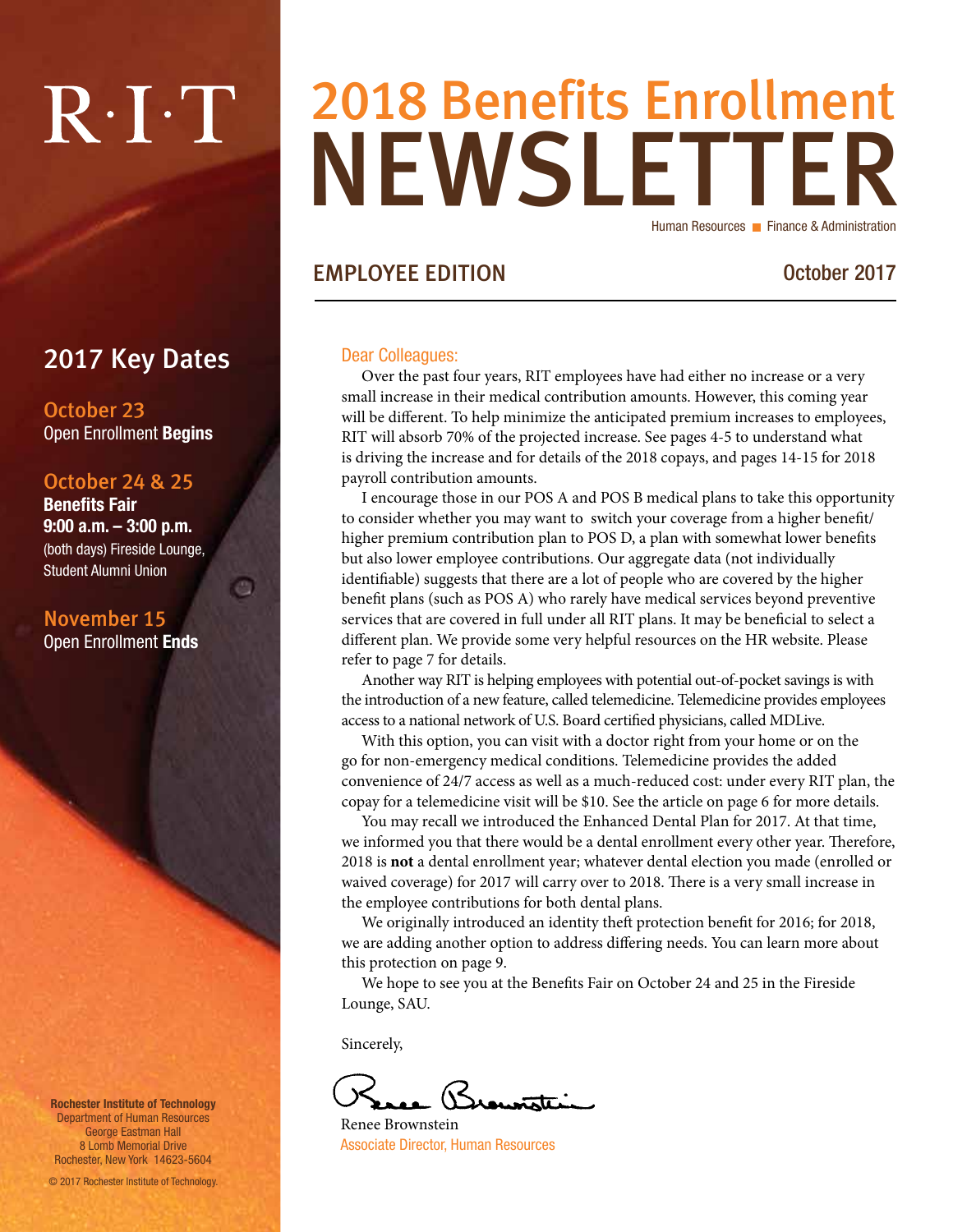## 2018 Open Enrollment News

### WHO MUST ENROLL?

Your current medical, vision, dental, life, AD&D, LTD, legal services coverage, and identity theft protection continues automatically into 2018. The Beneflex Dependent Day Care Spending Account and the Beneflex Health Care Spending Account do not continue automatically—if you want to participate in Beneflex for 2018, you must enroll.

#### YOUR ONLY OPPORTUNITY TO MAKE A CHANGE IS NOW

Please remember that the Benefits Open Enrollment period is **your only opportunity to enroll, change, or cancel most of your benefits elections**, unless you have a qualified family or employment status change during the year. These events include:

- **• Marriage**
- **• Birth or adoption of a child**
- **• Divorce**
- **• Death of a spouse or dependent**
- **• A change in employment** (e.g., spouse or child gaining or losing employment, or your status changing from part time to full time)

If you experience one of these events and want to elect, change, or cancel your coverage, under IRS rules, you must notify the Human Resources Department **within 31 days of the event**. Otherwise, you must wait until the next Open Enrollment for a January 1 effective date. In addition, please note that the event must be consistent with the change you want to make *(e.g., changing from two-person to family coverage after the birth of a child).* 

**Different rules apply to changes under the dental plan.** Refer to the chart called *Mid-Year Benefits Enrollment Change Summary* on the benefits website (www.rit.edu/benefits) under "Other Resources" for more details on making mid-year changes. To add a family member, proof of eligibility is required. Please refer to the Family Member Verification link on the benefits website for more information about required documents.



#### YOU CAN MAKE CHANGES TO THE FOLLOWING BENEFITS WHICH WILL BE EFFECTIVE JANUARY 1, 2018:

- Medical
- Vision
- Beneflex
- Legal Services Plan
- Supplemental LTD Insurance
- Supplemental, Spouse, and Child Life Insurance
- Supplemental, Spouse, and Child AD&D Insurance
- Identity Theft Protection

If you do not take action during the enrollment period, you will not be able to make changes to these benefits during the year, except as described at the left. Your 2017 benefits elections for the benefits listed here will continue into 2018 **except** for Beneflex. Your 2017 Beneflex election **does not continue** in 2018 automatically. If you want to participate in Beneflex for 2018, you **must** enroll.

#### REMINDER ABOUT DENTAL PLAN

You may recall that we introduced the Enhanced Dental Plan for 2017. At that time, we announced that the dental enrollment would be every other year: to enroll in the Standard or Enhanced Plan, or to waive coverage. Therefore, 2018 is **not** a dental enrollment/change year. The election you made for 2017 (Standard Plan, Enhanced Plan, or waive coverage) will continue into 2018 and you cannot make a change in that election. There will be a very small increase in the employee contributions for both dental plans (see pages 14 and 15 for the rates).

#### ENHANCED SECURITY COMING SOON

Beginning with the Benefits Open Enrollment period, RIT will enable Single Sign-On (SSO). This means that you will log in with your main RIT account password. We encourage you to enroll in multi-factor authentication (MFA). Please refer to the ITS website for details.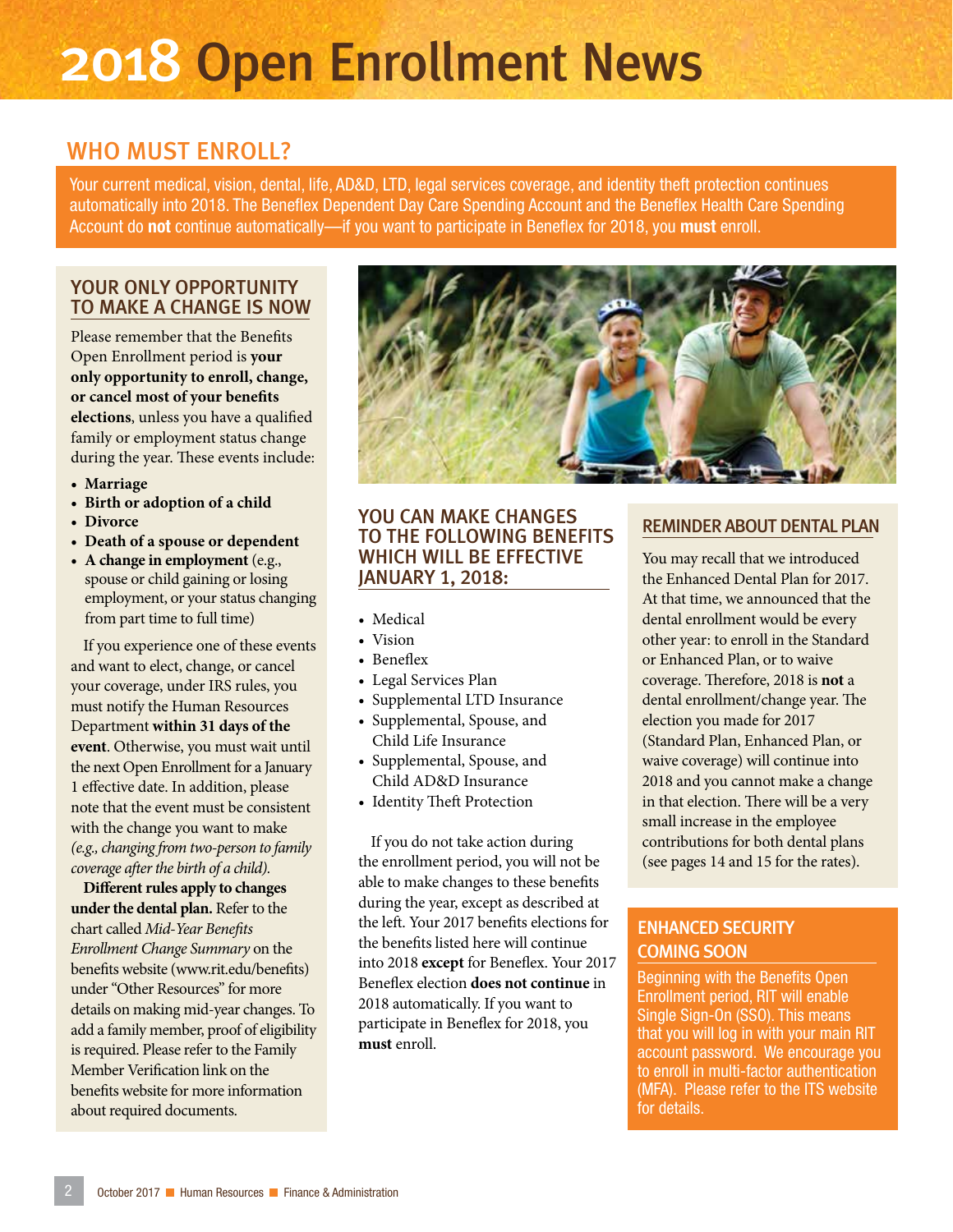#### HOW TO ENROLL

You can make changes to your benefits, enroll in new benefits, or cancel coverage online using Employee Self-Service at **http://myinfo.rit.edu** (same place you access your online paystub).

Your personalized contribution amounts for your benefits choices are displayed on the enrollment screens when you log in to Employee Self-Service.

While the online enrollment process is fairly simple, we have added detailed, step-by-step instructions to the HR website. Also, each online screen has help text with important information. When you finish your enrollment, you will be able to print the confirmation

page so you have a record of your elections for 2018. You will receive an email confirming your changes.

We have also scheduled several open lab sessions (see schedule below), staffed by HR representatives, where you can come, at your convenience, for help logging in to Self-Service and completing the enrollment process.

*A sign language interpreter will be provided upon request, subject to availability. Please contact the Department of Access Services (DAS) directly at https://myaccess.rit.edu or x5-6281/V and x5-6242/TTY.*

| Lab Schedule |                       |                    |                            |  |  |  |  |
|--------------|-----------------------|--------------------|----------------------------|--|--|--|--|
| #            | Date:                 | <b>Time</b>        | Location                   |  |  |  |  |
|              | Wednesday, November 2 | 11 $a.m. - 1 p.m.$ | Wallace Library, Room 3650 |  |  |  |  |
|              | Wednesday, November 9 | $7:30 - 9$ a.m.    | Wallace Library, Room 3650 |  |  |  |  |
|              | Monday, November 14   | $3 - 5$ p.m.       | Wallace Library, Room 3650 |  |  |  |  |

#### REMINDERS ABOUT COVERAGE FOR OLDER CHILDREN

Did your child graduate from college? Did your child get a new job that provides health insurance? Consider removing your child from your plan during the open enrollment period, even if you still need to have family coverage. **You cannot add or remove children from your benefits midyear unless you have a qualifying event for that specific child as described on page 2**.

*Example: Joe has family coverage for himself, his wife, and two children. His first child, Eric, graduates from college and gets a job with health insurance. Joe still needs family* 

*coverage so he does not drop Eric from his coverage at that time or during the next benefits open enrollment period. The following year, his second child, Andrea, graduates and gets a job with health insurance. Because Joe did not drop Eric when he first obtained other coverage or during the following open enrollment period, he cannot drop Eric now; he can drop Andrea because there is a qualifying event (i.e., she obtained other coverage within 31 days of the requested change). He has to wait until the next open enrollment to drop Eric, at which time he can change to two person coverage.* Under IRS regulations, prizes may be taxable.

#### October 24 & 25 2017 Benefits Fair

9:00 a.m. – 3:00 p.m. (both days)

Location: Fireside Lounge, Student Alumni Union

#### Representatives available from:

- Medical and Dental (Excellus BlueCross BlueShield)
- RIT Prescription Drug (OptumRx)
- Rochester Regional Health and On-Campus Primary Care Practice
- Wegmans Pharmacies
- Beneflex (Lifetime Benefit Solutions)
- Vision Care Plan (VSP)
- Retirement Plan Recordkeepers (Fidelity and TIAA)
- Life, AD&D, and Disability Insurance (Prudential)
- Employee Assistance Plan (GuidanceResources)
- Identity Theft Protection (IdentityForce)
- Legal Services Plan (Hyatt)
- Pet Insurance (Nationwide) (24th only)
- New York's 529 College Savings Program
- Auto/Home Owner's Insurance (Mercer)
- Home Owner Partnership (City of Rochester) • RIT's Better Me Employee Wellness
- Program
- RIT's Human Resources, Dining Services, Ombuds Office, Staff Council, NTID Hearing Aid Shop, Digital Den, Information Security Office

Free Services Including:

Chair Massages Blood Pressure Checks Body Fat Analysis

Enter and Win! Prize Drawings & Free Give Aways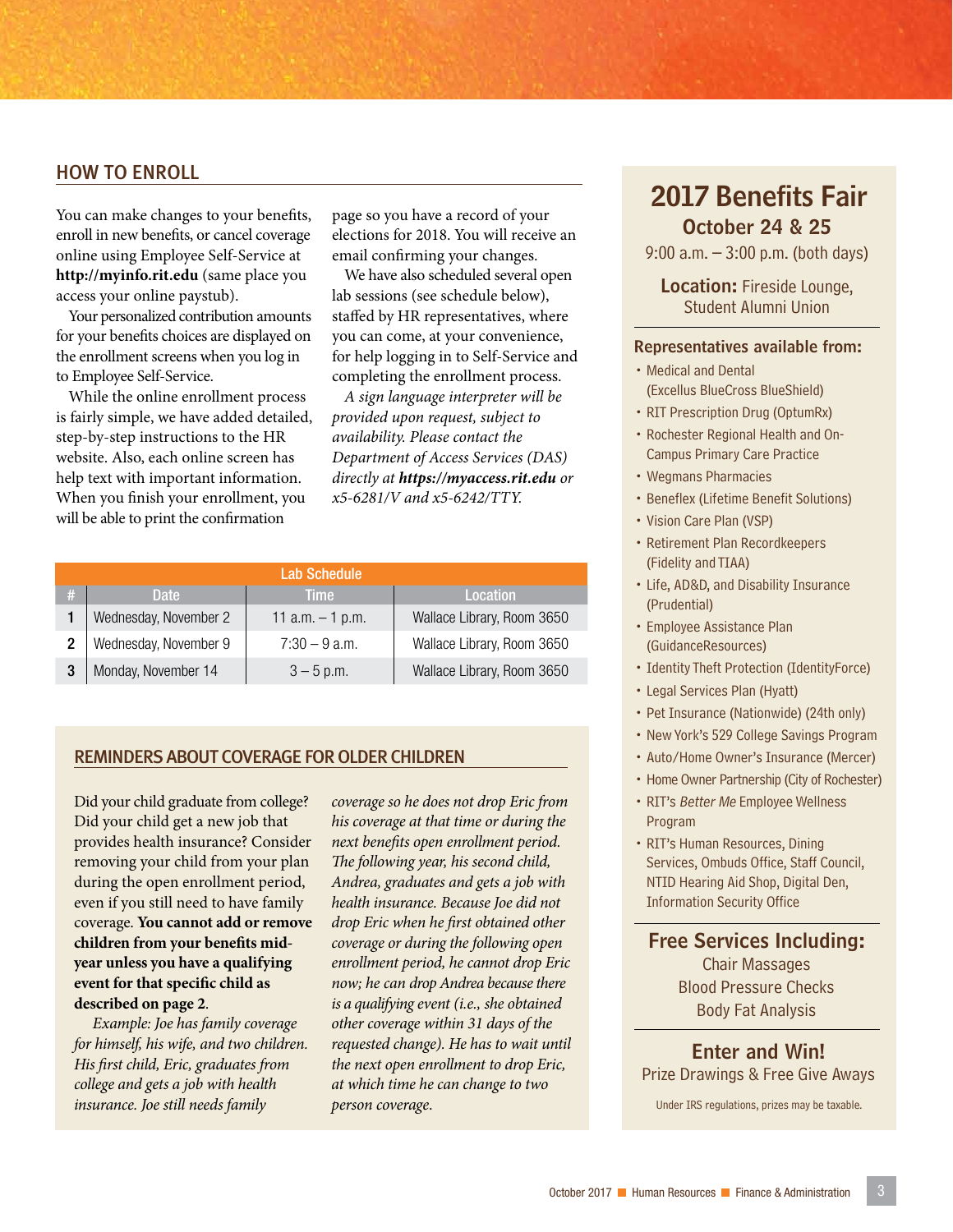#### MEDICAL AND PRESCRIPTION DRUG COSTS INCREASING FOR 2018

RIT will be absorbing 70% of the cost increase that our medical and prescription drug plans are incurring for 2018. Participants will see an increase in the employee contributions (amount withheld from your paycheck) and the copays when you use medical services. While amounts are higher than in recent years, RIT continues to trend lower than the Rochester area for overall cost increases in medical plan coverage.

Key drivers of the increase include an increased number of claims, increased costs of those medical services and supplies, and more costly prescription drugs. The increase would have been even higher, but our university prescription drug purchasing coalition renegotiated the fees with OptumRx, so there was an offsetting decrease to provide a little relief.

In each medical plan, office visit

copays will increase by \$5; other copays, such as inpatient, outpatient, and emergency room care are also increasing. Prescription drug copays for a 30-day supply will increase by \$5, and proportionally for 90-day supplies. Wegmans will remain our plan's preferred pharmacy. Please see the following charts for the 2018 medical and prescription drug copays. Excellus will send new ID cards in late December to reflect the revised medical copays. OptumRx will not issue new ID cards.

#### **Historical view of employee contributions**

For 2017, employee contributions increased just over 1%, and for 2016, there was no increase at all. The last time employee contributions had a similar increase was back in 2011. Please refer to the chart on pages 14-15 for 2018 employee contributions.

#### GOOD NEWS!

Except for a slight rate increase in the dental plans, rates for other benefit plans are not changing for 2018 including life insurance, accidental death and dismemberment insurance, long-term disability, legal services plan, and identity theft protection. Please note that your contribution might increase for life, AD&D, and LTD based on pay and/or age changes. Please refer to the charts on pages 14-15.

#### 2018 OUT-OF-POCKET MAXIMUMS

As required under federal law, RIT's medical/Rx plans have out-of-pocket maximums for the medical and prescription drug coverage. These maximums provide important protection for the few plan participants who have high out-ofpocket medical/Rx expenses, since it limits the total amount you will have to pay during the plan year for eligible expenses.

The federal government generally increases these amounts annually and will do so again for 2018. When this occurs, RIT increases the medical and/or Rx out-of-pocket maximums accordingly. For 2018, the medical and prescription drug plan out-of-pocket maximums will increase. For details, please refer to the Medical Benefits Comparison Book on the HR website.

#### 2018 COPAYS FOR MEDICAL CARE SERVICES

|                                                  | POS A                        |       | <b>POS B</b> |                |            | <b>POS D</b>   |
|--------------------------------------------------|------------------------------|-------|--------------|----------------|------------|----------------|
| <b>Service</b>                                   | <b>Non-RRH</b><br><b>RRH</b> |       | <b>RRH</b>   | <b>Non-RRH</b> | <b>RRH</b> | <b>Non-RRH</b> |
| Telemedicine                                     | \$10                         |       | \$10         |                | \$10       |                |
| RRH On-Campus Practice                           | \$15                         | N/A   |              | N/A            | \$15       | N/A            |
| Primary Care Physician (PCP)                     | \$20                         | \$30  | \$25         | \$35           | \$30       | \$40           |
| <b>Specialist</b>                                | \$25                         | \$45  | \$30         | \$50           | \$35       | \$55           |
| Urgent Care                                      | \$50                         |       | \$55         |                | \$60       |                |
| Emergency                                        | \$75                         | \$110 | \$100        | \$160          | \$125      | \$185          |
| Inpatient-Hospital                               | \$125                        | \$175 | \$275        | \$325          | \$375      | \$425          |
| Outpatient-Hospital or<br><b>Surgical Center</b> | \$50                         | \$110 | \$100        | \$160          | \$125      | \$185          |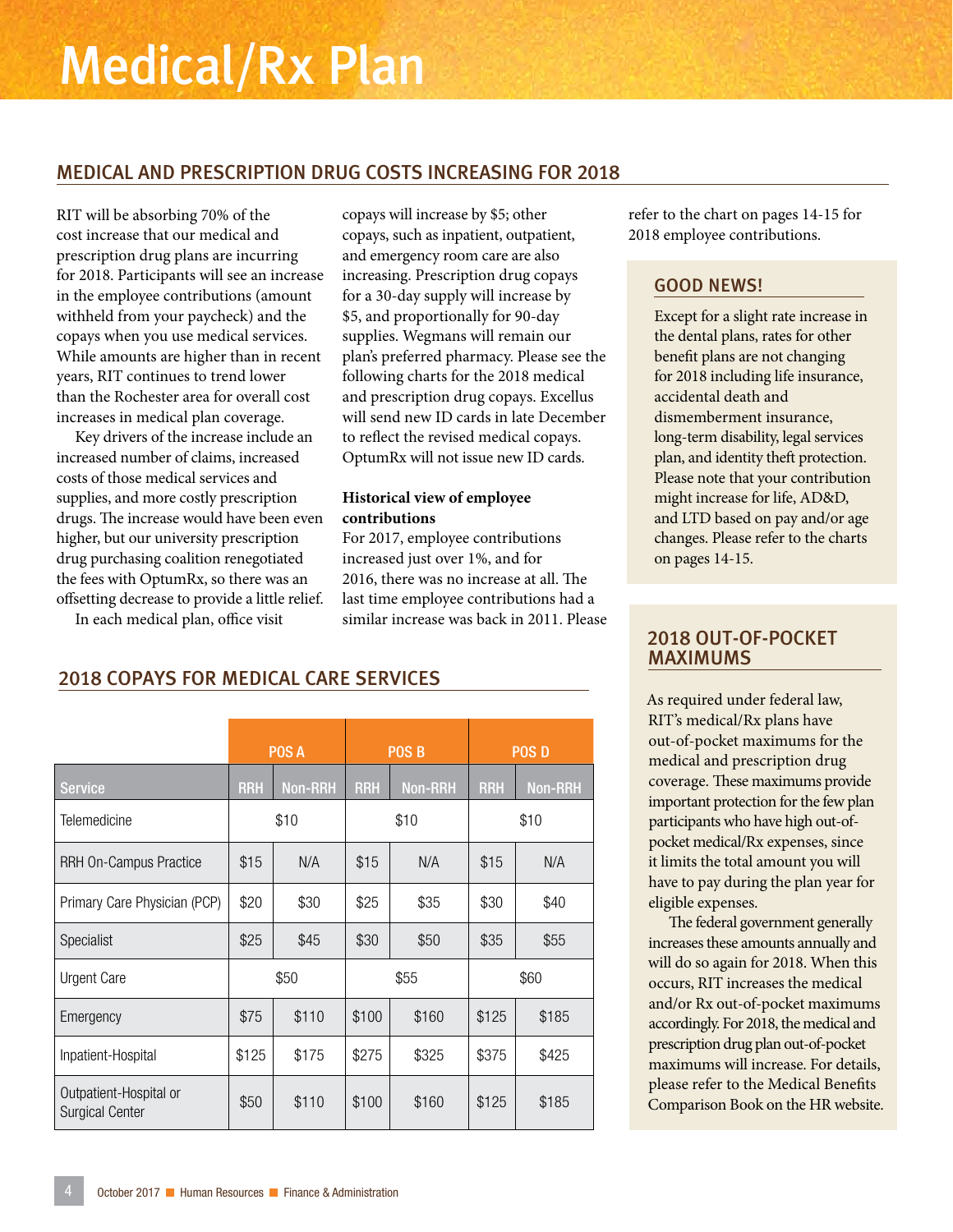#### 2018 COPAYS FOR THE RIT PRESCRIPTION DRUG PLAN

| POS A and POS B and Blue PPO              |                                     |                     |                                 |                                                    |               |
|-------------------------------------------|-------------------------------------|---------------------|---------------------------------|----------------------------------------------------|---------------|
|                                           | Wegmans pharmacy                    |                     | Other participating retail      |                                                    | OptumRx mail  |
| Category                                  | 30-day supply,<br>no limit on fills | $90$ -day<br>supply | 30-day supply,<br>up to 3 fills | 30-day supply<br>4th fill and after <sup>(1)</sup> | 90-day supply |
| <b>Tier 1: Generic Drugs</b>              | \$15.00                             | \$37.50             | \$17.00                         | \$42.50                                            | \$37.50       |
| <b>Tier 2: Brand Name Formulary Drugs</b> | \$30.00                             | \$75.00             | \$35.00                         | \$87.50                                            | \$75.00       |
| Tier 3: Brand Name Non-Formulary Drugs    | \$45.00                             | \$112.50            | \$55.00                         | \$137.50                                           | \$112.50      |

| <b>POS D</b>                                                                                                       |                                     |                     |                                 |                                                    |               |  |
|--------------------------------------------------------------------------------------------------------------------|-------------------------------------|---------------------|---------------------------------|----------------------------------------------------|---------------|--|
|                                                                                                                    | Wegmans pharmacy                    |                     | Other participating retail      | OptumRx mail                                       |               |  |
| Category                                                                                                           | 30-day supply,<br>no limit on fills | $90$ -day<br>supply | 30-day supply,<br>up to 3 fills | 30-day supply<br>4th fill and after <sup>(1)</sup> | 90-day supply |  |
| Annual Deductible—each person must pay a \$1,000 annual deductible before copay amounts are charged in a plan year |                                     |                     |                                 |                                                    |               |  |
| <b>Tier 1: Generic Drugs</b>                                                                                       | \$25.00                             | \$62.50             | \$30.00                         | \$75.00                                            | \$62.50       |  |
| <b>Tier 2: Brand Name Formulary Drugs</b>                                                                          | \$65.00                             | \$162.50            | \$75.00                         | \$187.50                                           | \$162.50      |  |
| Tier 3: Brand Name Non-Formulary Drugs                                                                             | \$125.00                            | \$312.50            | \$145.00                        | \$362.50                                           | \$312.50      |  |

*(1) applies to maintenance medications only; does not apply to acute medications or medications that cannot be filled through mail order (e.g., certain controlled substances)*

#### SEVERAL CHANGES IN PRESCRIPTION DRUG TIERS AND NEWLY EXCLUDED DRUGS

One way that our pharmacy benefit manager, OptumRx, helps us manage costs while still providing patients with access to needed drug therapy is by proactively managing their formulary. A formulary is a list of a plan's covered drugs, often by coverage tiers that designate whether the drug is generic, brand preferred, or brand non-preferred, which are reflected by a difference in patient cost.

OptumRx solely determines which drugs are on and off the formulary and in which tier a drug is covered for RIT's plan.

Generally, OptumRx makes changes to the formulary twice per year: January 1 and July 1. These changes typically include medications changing tiers (Tier 3 to Tier 2 and Tier 2 to Tier 3) and drugs moving from the excluded list to the included list and vice versa. When these changes occur, OptumRx sends

advance notification to the impacted people and identifies other medications that the physician can prescribe instead.

OptumRx will be making changes to the formulary effective January 1, 2018. In addition, a number of expensive brand-name medications will be excluded from coverage, but their generic equivalents will continue to be covered. A generic medication contains the same active ingredient(s) as the brand-name medication. An active ingredient is what makes the medication work. A link to the 2018 exclusions list is on the HR Benefits website on the Open Enrollment page as well as in the Medical and Prescription Drug page.

OptumRx has advised us that very few RIT plan members will be impacted by these changes. If you or your covered family member are currently filling a prescription for one of the affected

medications, you (or your family member) will receive a letter from OptumRx later this fall advising you of the change.

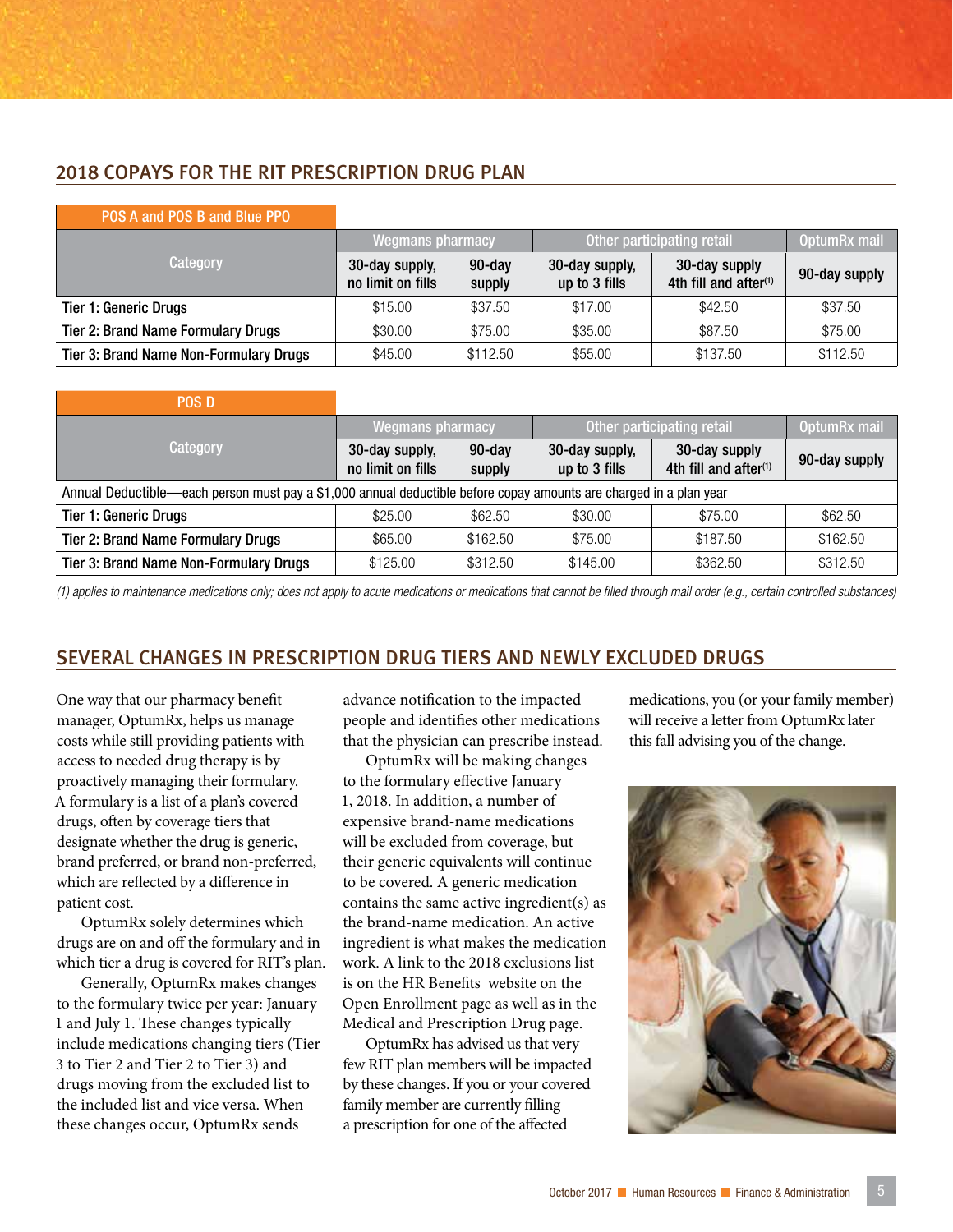#### NEW BENEFIT ADDED TO MEDICAL PLANS: TELEMEDICINE

Beginning January 1, 2018, RIT's medical plans will cover telemedicine. This relatively new approach to delivering urgent care is a convenient and less costly alternative.

#### **What is Telemedicine?**

Telemedicine provides an easy-to-use platform offering the convenience of an in-person doctor visit; you won't have to leave home, wait a long time in a crowded emergency room (for nonemergencies) or urgent care office, or pay a high copay for those services. A member can call or videoconference with a physician 24 hours a day, seven days a week, 365 days a year. Within a few minutes, members can see a doctor or schedule an appointment.

#### **About MDLive**

Excellus BlueCross BlueShield has selected MDLive as its telemedicine partner. Physicians who participate in the MDLive network have specialties that include primary care, pediatrics, emergency and family medicine. On average, doctors have 15 years of experience practicing medicine, and are licensed in New York State, or the state in which you call from (if, for instance, you are traveling and you become ill).

#### **Use telemedicine when:**

- Your medical condition is urgent and in need of care, but is not an emergency, life-threatening, or a chronic condition.
- Your primary care doctor is not available.
- You don't want to or cannot go to an urgent care center.
- If traveling and in need of urgent but non-emergency medical care.

#### **Conditions commonly treated**

| <b>ADULT</b>      |                        | PEDIATRIC*                |  |  |
|-------------------|------------------------|---------------------------|--|--|
| Allergies         | <b>Infections</b>      | Cold & Flu                |  |  |
| Asthma            | <b>Insect Bites</b>    | Constipation              |  |  |
| <b>Bronchitis</b> | <b>Joint Aches</b>     | Ear Infections            |  |  |
| Cold & Flu        | Rashes                 | Nausea                    |  |  |
| Diarrhea          | Sinus Infections       | Conjunctivitis (pink eye) |  |  |
| Ear Infections    | <b>Skin Infections</b> |                           |  |  |
| Fever             | Sore Throat            |                           |  |  |
| Headache          |                        |                           |  |  |

#### **Cost**

Under all of RIT's medical plans, your copay for a telemedicine visit is just \$10. If you do not participate in RIT's plan but you are covered by another Excellus health plan, check with Excellus to find out if you have telemedicine coverage and if so, how much your cost would be under that plan.

If you are not covered by any Excellus plan, you may still take advantage of MDLive. Excellus has advised us that your cost would be \$49 per telemedicine visit.

#### **Registration**

On or after January 1, 2018, you can register to use MDLive. Since you must be registered before using MDLive, it is recommended that you register before you actually need to use the service so you won't have to spend time doing that when you are feeling sick. You can register online at ExcellusBCBS.com/ Telemedicine, or by calling toll-free 1-866-692-5045. Payment of your copay will be made by credit card. If you have a Beneflex health care account, you can use your Beneflex flex card for the copay.

*\*Please note that a parent must be present for each call for children under age 18.*

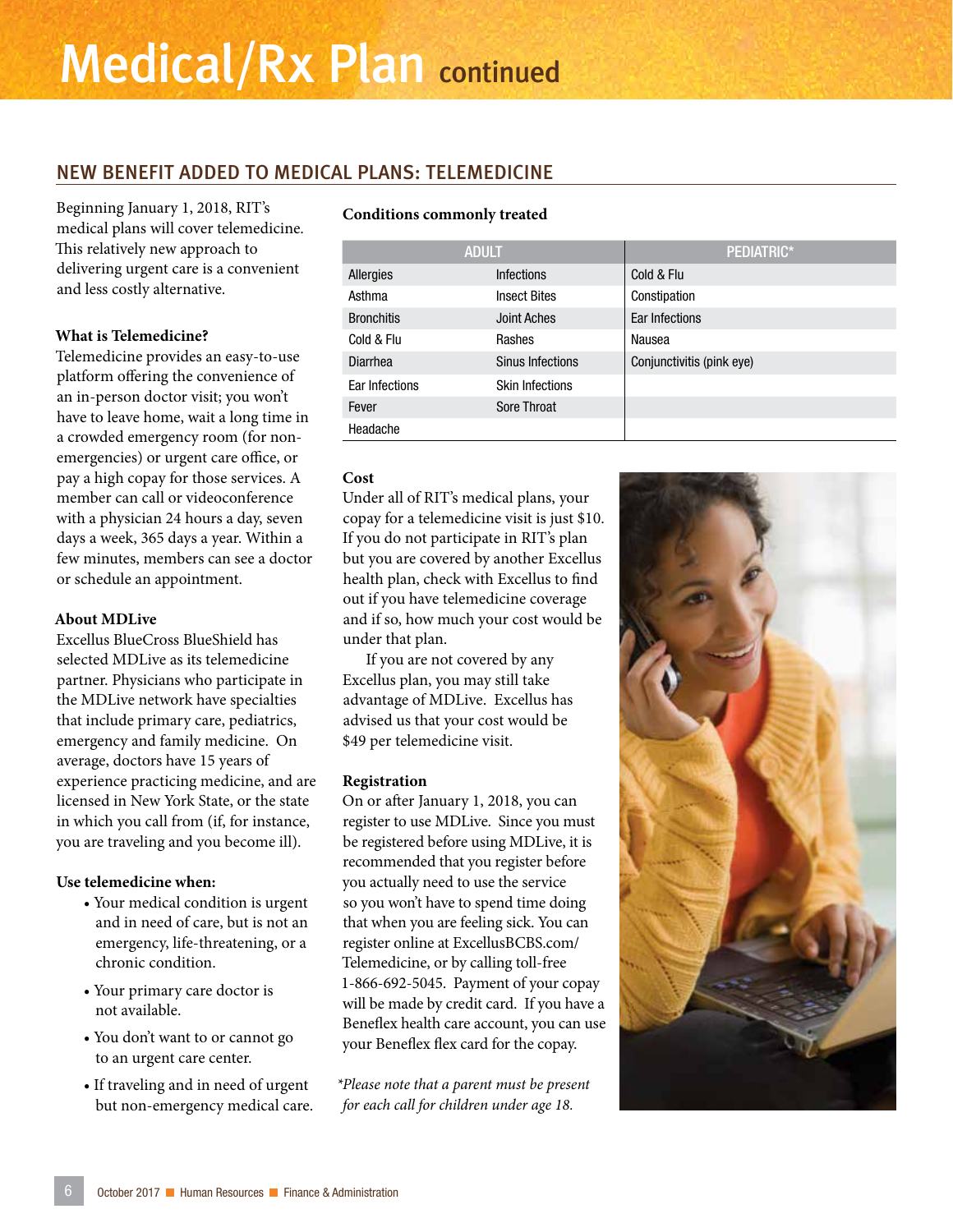#### RESOURCES FOR CHOOSING YOUR PLAN

You may be able to save in your total medical costs (the amount deducted from your pay plus your out of pocket costs at the time of service). Refer to the benefits website for the following helpful resources.

• The Medical Benefits Comparison Book provides a detailed breakdown of most types of covered services and how each

is covered under each of the plans.

- "What is the Best Plan for Me for 2018?" is a chart comparing annual employee contribution savings between plans (e.g., POS D savings vs. POS A).
- "Medical Needs and Medical Choices" worksheets (two tabs in one

spreadsheet) help you project what medical care you believe you will need next year and how your estimated total cost (employee contributions plus outof-pocket costs) compares between two plans. This spreadsheet also helps you estimate your Beneflex health care spending account election.

#### LOWER YOUR MEDICAL COSTS UNDER RIT'S POS PLANS

As an RIT employee, you can benefit from our university's strategic alliance with Rochester Regional Health in many ways. You will find information below about how to take advantage of the resources provided by RIT's official affiliated clinical partner.

#### **RRH Copay Option**

Participants in RIT's POS medical plans have been able to use the RRH Copay Option since 2013. This option allows you to pay reduced copays for physician visits, inpatient hospital stays, and emergency room care when you receive your care within the RRH system. Please note that not all services are eligible for the lower copay. You will find details in the Medical Benefits Comparison Book found on the benefits website.

#### **Finding an RRH Physician**

It can be challenging to find a primary care physician in the area who is accepting new patients, and this is equally true for some specialists. To help employees and pre-Medicare retirees locate a physician within the RRH network, use the Find a Doctor search tool on the RRH website (find a quick link on the benefits website). In addition, we post an updated list of participating providers on the benefits website that RRH provides to RIT regularly. You can use this list to help you

find RRH participating physicians and/or identify whether your provider is affiliated with the RRH network. The list includes the provider's name, address, phone number, and specialty.

If you have any questions about searching for a provider, you can call the RRH-dedicated help line for RIT at 585-922-7480/V.

#### **Rochester Regional Health Family Medicine at RIT**

The Rochester Regional Health Family Medicine practice opened on the RIT campus in fall 2015. Staffed by Dr. Eric Wilcox and Physician Assistant Mackenzie Neal (who graduated from RIT's PA program!), the convenient practice offers a wide range of primary care services. Participants in any of RIT's point-of-service (POS) medical plans pay a lower PCP copay for an office visit at the practice. **Another positive for you:** *they have same-day appointments available for RIT employees in the RIT health plan, even if Dr. Wilcox is not your primary care physician (PCP), and for those not in the RIT health plan for whom Dr. Wilcox is their PCP.* The practice is accepting new patients. If you would like to designate Dr. Wilcox as your PCP, you can make the update on the Excellus BlueCross BlueShield website or by contacting Excellus directly. You can change your PCP at any time by making the update.

#### **Outpatient Lab at RIT**

Adjacent to the practice is the Rochester Regional Health Outpatient Lab, where you can have blood drawn or provide a urine sample. The hours of operation are Monday-Friday 7 a.m.-4 p.m. (closed for lunch noon-1 p.m.). The lab is open to the public and no appointment is required, but you will need to bring a lab request from your medical provider.

#### **Charged the Wrong Copay?**

We have worked with Excellus and RRH to make improvements in the claim and copay process. If you go to an RRH provider and believe you are being charged the wrong copay at the time of service, you can show them the RRH language on your ID card and request that they verify the copay with Excellus. If the provider requires you to pay a copay amount that is higher than you think it should be, you can check the details of the paid claim once Excellus has processed it. You can call Excellus, refer to the Monthly Health Summary they mail you, or check the online Claim Center after you log in at www.excellusbcbs.com. If Excellus processed the claim with a lower copay than what you paid, you should contact the provider to request a refund rather than having a credit in their system.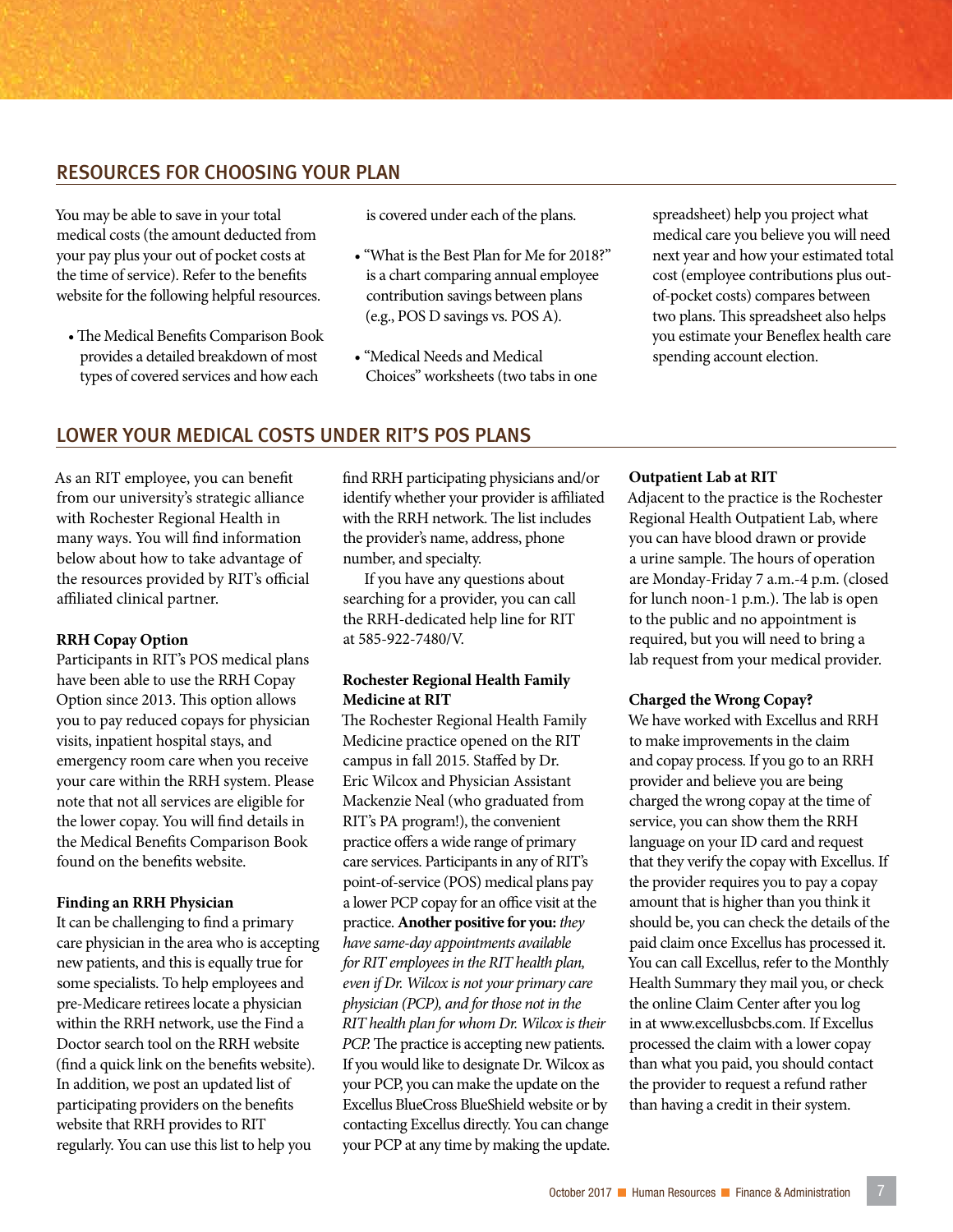#### BACK PAIN: TAKE CHARGE AND GET BETTER FASTER

Back and neck pain are the most common health problems in society. Most people will experience back pain at some point in their lifetime. Spine-related complaints account for the largest percentage of muscle and joint health costs in the U.S. Not surprisingly, musculoskeletal system issues are in the top-five highest costing diagnostic categories for RIT's medical coverage.

Information about back pain is readily available. The internet offers seemingly endless resources on the topic, but it is difficult to know which information is reliable. With so much information and so many treatment options available, it is also overwhelming for the person experiencing back pain to make choices.

Excellus BlueCross BlueShield has produced excellent information to assist patients experiencing back pain. We have posted this information on the HR Benefits website in the Medical and Prescription Drug section for your reference. Topics covered include:

- How serious is my pain?
- Causes of back pain
- When pain becomes the problem
- Diagnostic testing: when is it necessary
- Managing your back pain through self-care
- Alternatives in managing back pain

We encourage you to take advantage of these resources for evidence-based assistance when you are making treatment decisions about your back pain.

#### EVIDENCE OF INSURABILITY

If you elect or increase your Supplemental Life, Spouse Life, and/or Supplemental LTD, you (or your spouse in the case of Spouse Life) will need to complete the Evidence of Insurability (EOI) process for RIT's insurance company, Prudential. Prudential will send an email to your RIT email address asking you to complete a questionnaire, which Prudential will review to determine if coverage will be approved. Your new coverage will not go into effect unless Prudential approves it and the new payroll contributions will not begin until Prudential approves the coverage. RIT Human Resources will send an email to affected employees reminding them about the Prudential email. If you prefer to complete a paper form, please contact your benefits representative in the HR Department.

*Please note that you can increase your Supplemental Life from 0 to 1 times pay or 1 to 2 times pay without EOI; all other changes require EOI.*

#### THINGS TO KNOW ABOUT BACK PAIN\*

- Back pain is common and most of the time it will resolve in a week or two.
- There is a lot you can do for yourself if you develop back pain; being actively involved in managing your pain will help you recover faster and better.
- Understanding the benefits and risks of treatments for back pain will help you make better decisions for yourself.
- If you need help, the best place to start is with your primary care physician or a spine practitioner such as a chiropractor or a physical therapist.

*\*Information provided by Excellus.*

#### REMINDER ABOUT PRIVACY LAWS

Privacy laws prohibit health care providers and insurance companies from disclosing to another person, such as a family member, protected health information (PHI) related to your health coverage without your written authorization. Complete an authorization if you or a family member (age 18 or older) wish to designate an individual to receive information about your health care coverage and protected health information.

For Excellus, the information is in the Manage Your Privacy link on the Excellus website. For OptumRx, the authorization form to download and complete is in the Tools & Resources section of the OptumRx website. Check with your health care providers about what they need.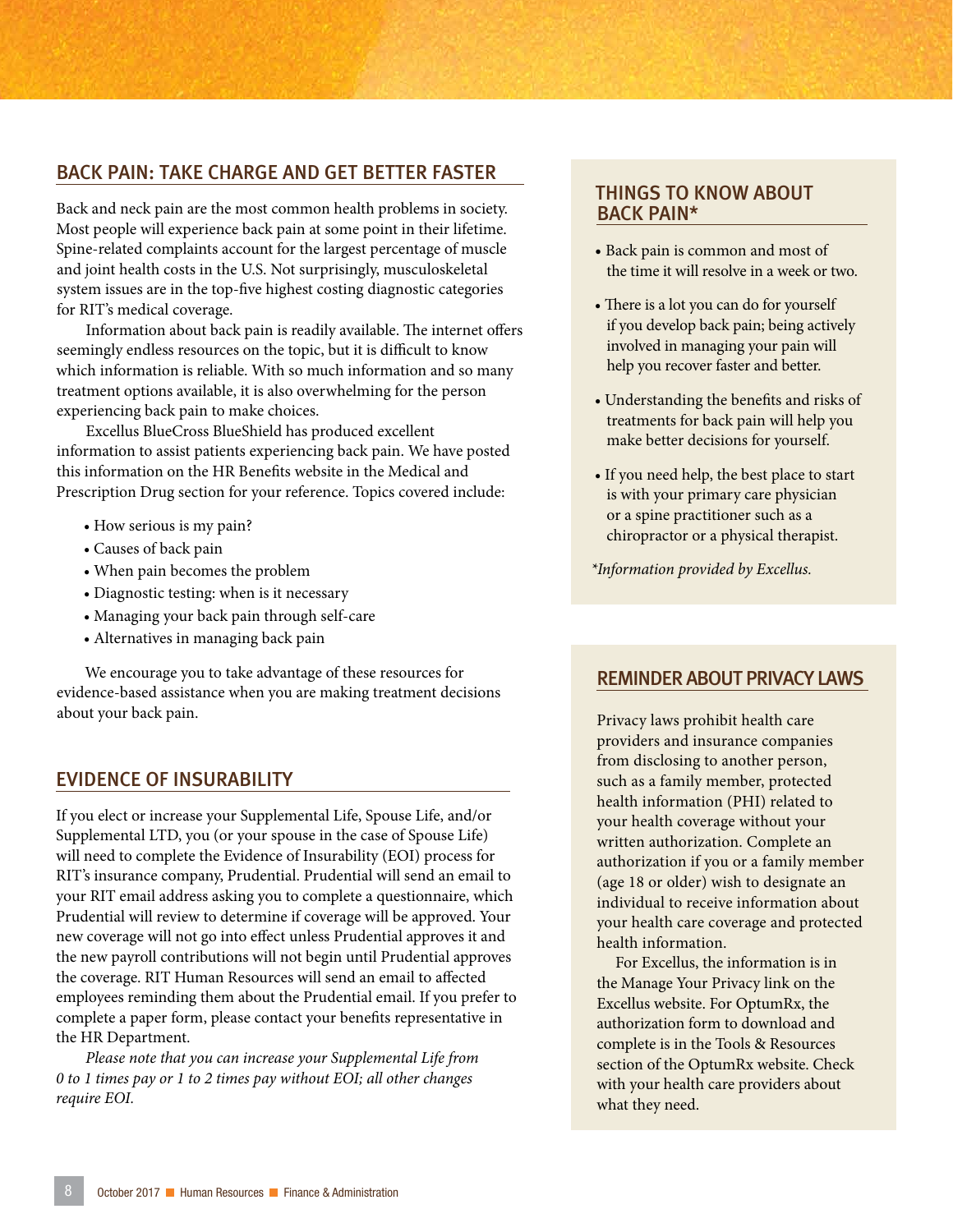### Identity Theft Protection



#### CONSIDER ENROLLING IN RIT'S IDENTITY THEFT PROTECTION BENEFIT FOR 2018

Recent events have made it obvious that we all need to be more vigilant than ever to protect our personal information.

In 2016, RIT first introduced a voluntary benefit called Identity Theft Protection. For 2018, we are adding a new option to the coverage. RIT's benefit is with IdentityForce, an industry leader in identity, privacy, and credit protection. They have protected the U.S. government and millions of people for nearly 40 years.

We will continue to offer the **UltraSecure™ Plan**. This plan provides continuous monitoring of your personal information, rapid alerts, comprehensive recovery services, and \$1 million identity theft insurance policy.

New for 2018, we will offer the **UltraSecure+ Credit™ Plan**. This plan includes all services in the UltraSecure Plan plus robust credit report monitoring and credit reports and scores from all three bureaus.

Please refer to the IdentityForce website for a lot of helpful information click on the link at the top named "Personal." You will see information about identity theft and medical identity theft, as well as hints on what steps you can take to protect your information.

You will also find helpful information

at RIT from the Information Security Office (www.rit.edu/security). At the Best Practices link you will find information about creating strong passwords, mobile security, online safety, safe online shopping, banking, social networking, and much more.

We encourage you to review this information to take steps to protect your personal information.

To learn more about the RIT coverage from IdentityForce, please refer to the benefits open enrollment website for a detailed description with a comparison of the two plans. See page 15 of this newsletter for the 2018 contribution rates.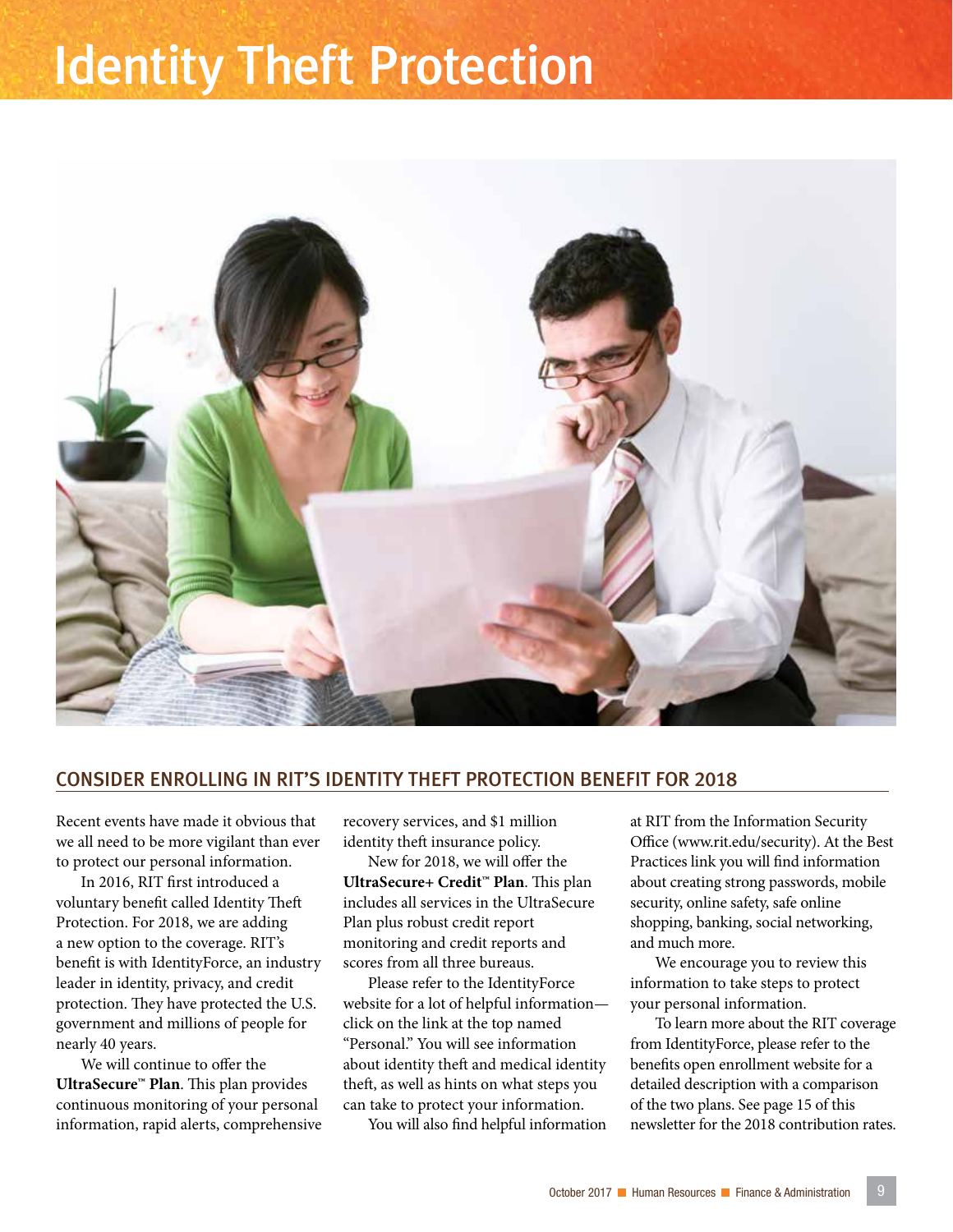#### USE BENEFLEX AND SAVE ON TAXES FOR HEALTH CARE AND DEPENDENT DAY CARE EXPENSES

Wouldn't it be great if there were sales on medical services, like there are at supermarkets and department stores? Sound too good to be true? Well, there's a deal available to you that can save you up to 25%, 30%, 35% … depending on your tax bracket.

Beneflex, RIT's flexible spending account plan, allows you to pay for certain expenses with money that is **entirely tax-free**! Because you never pay taxes on your Beneflex contributions, it's the same as getting a price break on your out-of-pocket medical, vision, dental, and dependent care expenses.

*Example: John's tax bracket is approximately 33%, with his federal, state, and FICA (Social Security and Medicare) taxes. He estimates his out-ofpocket medical and dental expenses for the year will be \$900, so he contributes \$900 to a Beneflex health care spending account with pre-tax payroll deductions. During the year, he receives tax-free reimbursements from his account whenever he has out-of-pocket medical, vision, and dental expenses. By the end of the year, John has obtained \$900 worth of health care services, but the* 

*net effect is that he has paid only \$600 because of the tax savings he has with Beneflex. That's a super sale!*

Nearly everyone has some outof-pocket medical, vision, and dental expenses that can be anticipated in advance. If you have dependent day care expenses, those are often quite predictable in advance.

It is important to estimate carefully, because you forfeit (lose) any amount in your Beneflex account that you don't use. However, RIT's plan has the IRS-allowed grace period so you can submit expenses to your 2018 Beneflex health care account with dates of service through March 15, 2019. Even if you were to forfeit a small amount, your tax savings on the amount you used should more than make up for it. Using the funds in your account is simple. Since most providers accept credit cards, you will be able to use the Flex Card (that Lifetime Benefit Solutions sends you) at the time of service. The Flex Card is attached to your Beneflex account and the funds will come directly from your account. You don't have to pay for the service out of your pocket and then

submit a claim form for reimbursement. For those providers who don't take credit cards, you will use another form of payment and you can upload the receipt to the secure Lifetime Benefit Solutions website for reimbursement.

You have access to the full amount of your elected annual Beneflex health care contribution from the beginning of the plan year. For the Beneflex dependent care account, you can be reimbursed only up to the amount that is already in your account.

Take the time to learn more about Beneflex. There's more information on the HR website, including a link to a helpful flexible spending account calculator developed by Lifetime Benefit Solutions, RIT's Beneflex administrator. You will also find links to IRS publications about eligible dependent care expenses and health care expenses.

#### IMPORTANT REMINDER: REVIEW AND UPDATE BENEFICIARY DESIGNATIONS

Are your beneficiary designations up to date? Do you know who you named as your beneficiary for your life insurance or retirement savings?

Events such as death, marriage, having a child, and divorce can drastically change your life. It's important that you regularly review your beneficiary designations to ensure they are up to date.

The decision of changing beneficiaries depends on many factors as well as your own personal and financial situation. It is important to make updates and changes in a timely manner to ensure your benefits are distributed the way you wish them to be.

You will find information on how to update beneficiaries for your RIT benefits in the life insurance and retirement plan sections of the RIT benefits website. If you have retirement savings at both Fidelity and TIAA,

you should review and update beneficiaries at both organizations; they are separate designations.

Please remember, the unexpected can happen at any time. Don't put your loved ones in a bad situation because you didn't take the time to designate your beneficiaries.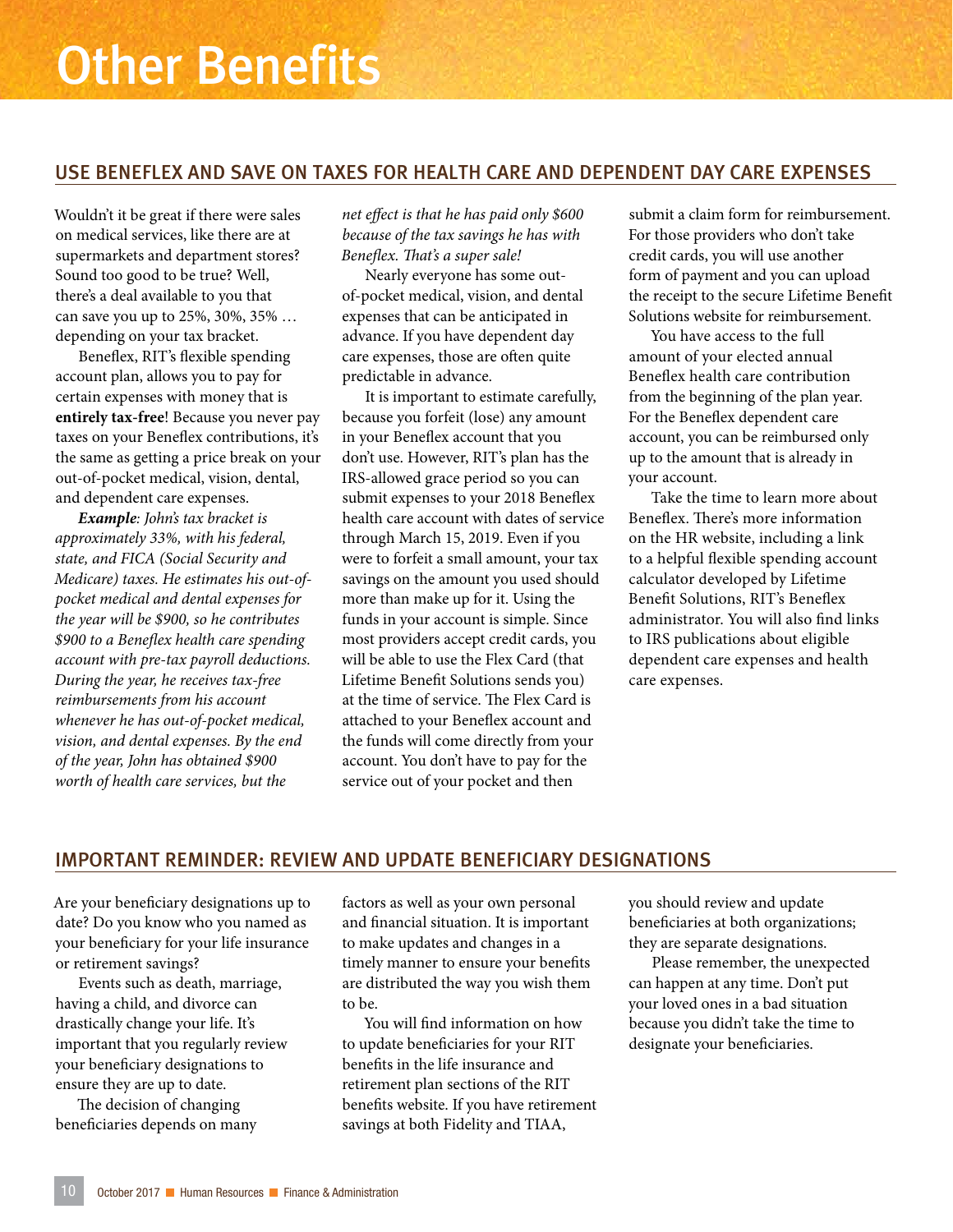#### RIT'S LEGAL SERVICES PLAN MOBILE APP

Are you trying to decide if you should enroll in RIT's Legal Services Plan for 2018? Check out Hyatt Legal Plan's mobile app, available for both iPhone and Android. You will find a Legal Needs Test to help you learn more about how the plan can help you. You will find interactive tools to help assess legal risks as well as highlight the potential savings for you as a member.

If you are already a member, download

the app and you can quickly access coverage details as well as find attorneys in your area.

To download the app, search for Hyatt Legal Plans in the App Store or Google Play. Once it's downloaded, you can enter access code 570005 to use the tools, or log in if you are already a member.

Want to learn more about the benefit without the app? Check out the plan in the summary found in the Employee

Resources and Privileges section of the HRs website or go to Hyatt Legal's website to learn more (use the code above to access information). The valuable services include unlimited telephone advice and office consultations on many personal legal matters, preparation of wills, codicils, living wills, and living trusts, representation for the purchase or sale of a home, and much more.



#### BUYING OR LEASING A NEW CAR? YOU COULD RECEIVE A \$500 CHECK!

Did you purchase or lease a new car within the past 60 days? Are you considering a purchase or lease? You may be eligible for \$500 from the manufacturer!

As part of RIT's Mercer Voluntary Benefits program with MetLife, employees are eligible for BonusDrive if you buy or lease a new car. With this benefit, you do not need to be a MetLife Auto & Home policyholder to receive your \$500 check. Participating manufacturers are Chrysler, Dodge, FIAT®, Jeep®, Ram, and Hyundai.

Visit BonusDrive.com or call 1-888- 982-6687 to learn more. In order to receive your \$500 check, you must submit the application within 60 days of purchase or lease.

Are you interested to see if you can save money on your auto or home insurance? You will find a wide range of insurance plans to meet your needs: renters, condo, boat, personal excess liability, motorcycle, renter property, motor home, personal articles, and seasonal property. Contact Mercer Voluntary Benefits for a quote. To get the most accurate comparison, have your current policy available when calling for the quote.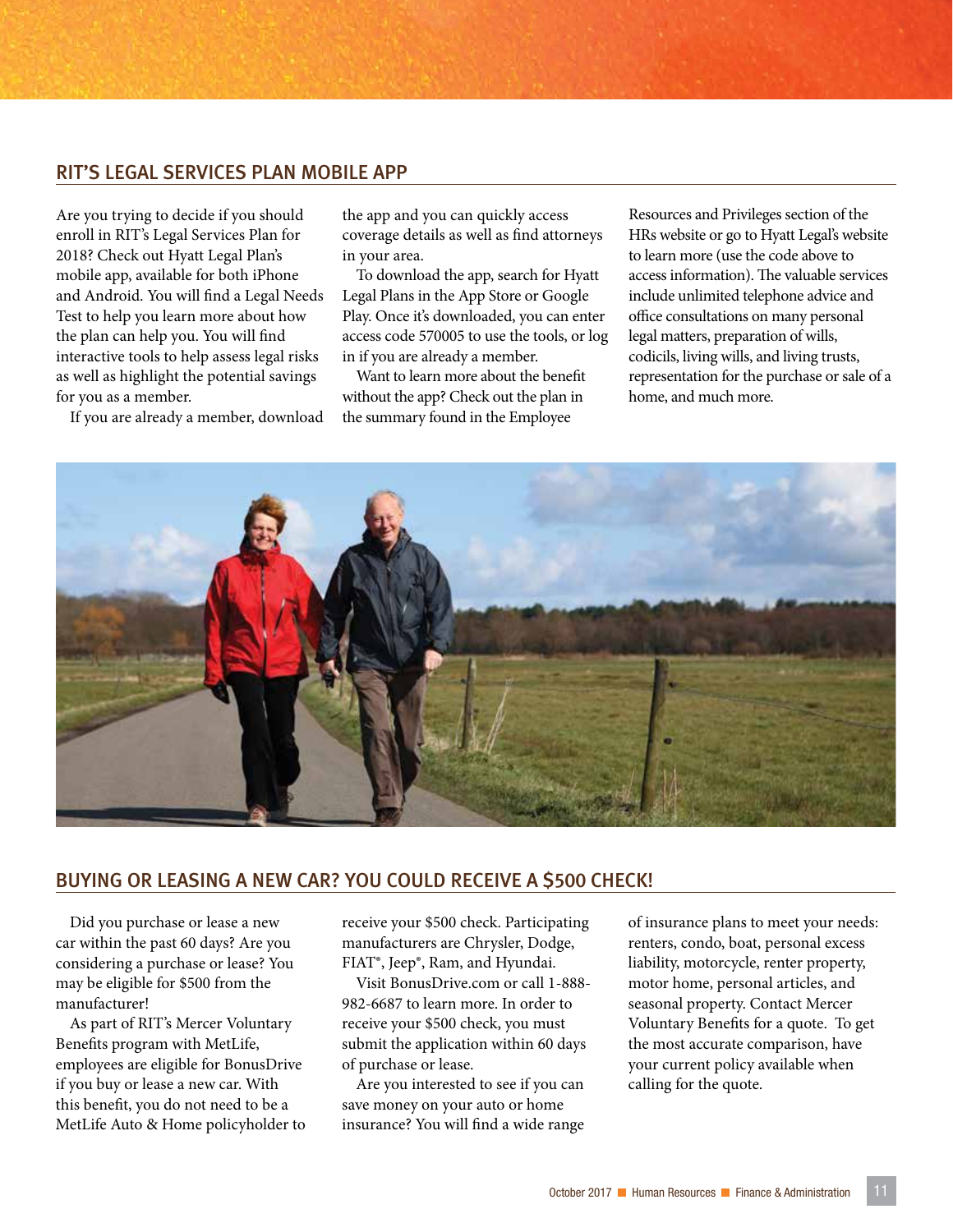#### OTHER BENEFITS AND RIT SERVICES AVAILABLE TO EMPLOYEES

We are very fortunate to have a number of other benefits as well as services available to RIT employees right here on campus.

#### **Rochester Regional Family Medicine at RIT**

We have a state-of-the-art on-campus primary care practice, making it convenient for employees to obtain primary care medical services. In addition, if you participate in one of RIT's employee medical plans, you will pay only a \$15 copay per office visit. Refer to the article on page 10 of this newsletter for more details.

#### **Employee Assistance Program (EAP)**

RIT's EAP provides a vast array of benefits to you and your eligible family members. Benefits include confidential counseling, financial information and resources, legal support and resources, and much more. Refer to the summary on the benefits website for details.

#### **Advantage Federal Credit Union**

Do your banking without having to leave work! Advantage Federal Credit Union is a full service branch located in Global Village with five convenient ATMs on campus.

The credit union offers a wide range of services for personal banking. In conjunction with RIT's Center for Professional Development (CPD), Advantage FCU offers free financial literacy classes ranging from building credit to buying your first home. For more information call Nihada Donohew at 585-295-5152 or visit www.Advantagefcu.org.

#### **Adoption Assistance Plan**

Eligible employees can be reimbursed for up to \$2,000 for expenses incurred in the placement and adoption of a child. This includes costs for fees of a private or government adoption agency that is accredited or licensed, and placement fees. Please visit the Employee Resources and Privileges section of the benefits website for additional information.

#### **Audiology Services**

Complete audiological services are offered free of charge to all current RIT employees and students at the Audiology Center within the Communication Studies and Services (CSS) Department at NTID, located on the third floor of Lyndon Baines Johnson Hall (#60). Services include comprehensive hearing tests; selection, fitting, adjustment, troubleshooting of hearing aids, and other assistive listening technology; and cochlear implant mapping and troubleshooting. Hearing aids are available for purchase at competitive prices, as are ear molds, tubes, domes, batteries, and other accessories. The clinic also serves dependents of employees (age 6 and over), NTID alumni, and Osher students for a charge. For more information, contact the Audiology Center at 585-475-6473, audiology@rit. edu, or stop by LBJ-3130.

#### **Personal Computer Repair Services at the RIT Digital Den**

RIT's Digital Den, located on the second floor of Barnes & Noble @ RIT, offers personal computer repair service for employees and retirees. For questions and details about the plan costs, or to make an

appointment with a technician, please visit www.rit.edu/digitalden or call 585-424-6766, ext. 204.

#### **Campus Discounts at Barnes & Noble @ RIT and On Campus Dining Facilities**

Employees are entitled to a 10% discount on most items at Barnes & Noble @ RIT upon presentation of a valid faculty/ staff ID card. You can also use your RIT ID card as a debit card—called Tiger Bucks—by making deposits to your Tiger Bucks account. With this account, you will receive a 10% discount at all Dining Services facilities when you pay with your ID card. You may add funds to your account as needed or choose the convenience of direct deposit through payroll deduction. You can make a deposit online or enroll online for payroll deduction at the myRIT portal (log in and click on the financial tab). For more information about Tiger Bucks, go to www.rit.edu/tigerbucks.

#### **Student Life Center and Better Me Wellness Center**

As an RIT employee, you have free access to RIT's recreational facilities. This includes the Student Life Center, pool, outdoor tennis courts, running track, and nature trails. The Better Me Wellness Center, located in the southwest corner of the Global Village plaza, is open 24/7 and requires RIT ID card swipe access. You will find a stateof-the-art express fitness room with treadmills, elliptical machines, a bike, leg press, universal gym, and free weights.

#### **Wallace Library**

There are many services offered through the Wallace Library, including access to e-books, e-journals, streaming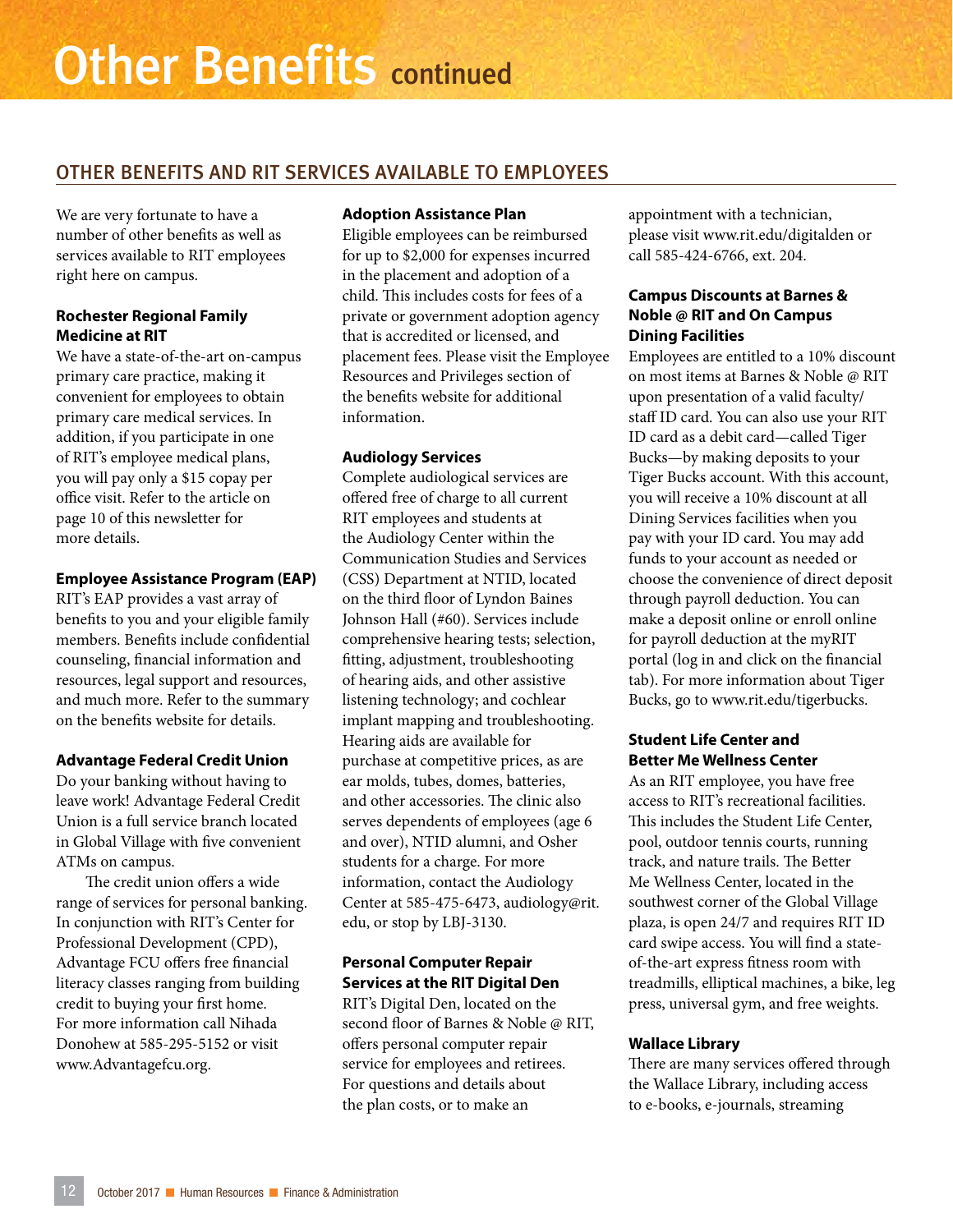videos, databases, books, journals, and DVDs, plus expert assistance by staff. A valid RIT ID card is required to access electronic resources and to check out materials. Go to http://library.rit.edu for more information.

#### **Margaret's House**

Find on-campus quality care and education for children eight weeks to eight years of age at Margaret's House. Margaret's House serves mainly children of students, staff, and faculty, but is open to families from the surrounding communities.

#### **RARES Discount Program**

RIT is a General Member of The Rochester Area Recreation and Employee Services Association (RARES), a not-for-profit organization dedicated to employee buying power through discounts. RIT employees and retirees are automatically participants in RARES with no

added cost. To find out more about the discounts, enter the member ID#RARES1 on the RARES website, www.rares.org. You can print a member ID card directly from their website.

#### **RIT Home Owner Partnership (HOP)**

RIT partners with the City of Rochester and Advantage Federal Credit Union to provide financial help for regular fulltime and part-time employees scheduled to work 750 or more hours per year who purchase a home in the City of Rochester. The partnership provides eligible employees with the opportunity to receive a \$3,000 forgivable loan from RIT, a \$3,000 grant from the City of Rochester, and a \$3,000 grant from Advantage Federal Credit Union if you obtain your mortgage through them. These funds can help make your new home affordable. You will find more details about the program in the summary on the benefits website.

#### **Voluntary Programs: Pet Insurance, Personal Lines of Insurance, and New York's 529 Savings Program**

Through group purchasing power, RIT offers regular full-time and part-time employees an opportunity to purchase pet insurance (medical coverage for your pets), and auto, homeowners, and other kinds of personal insurance at group rates. New York's 529 College Savings Program Direct Plan provides a flexible, convenient, and low-cost way to save for college. The program features a wide range of investment choices, tax-free withdrawals when used for qualified higher education expenses, and contributions that are tax-deductible (up to certain limits) for New York state residents. For more details on these programs, refer to the information in the Voluntary Programs summary on the benefits website. You can enroll in these programs at any time; you do not need to make an election during the benefits enrollment period.

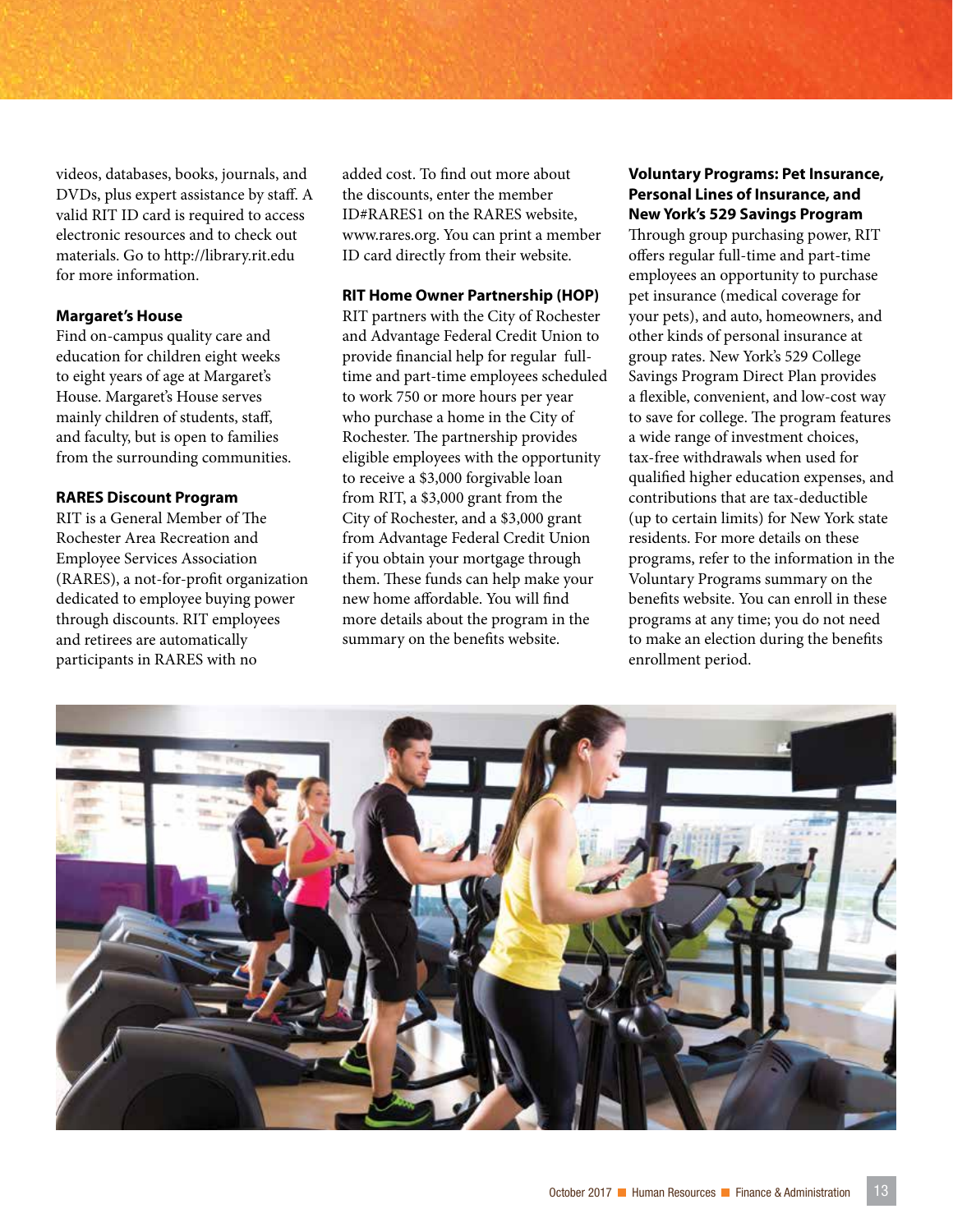### 2018 Benefits Contribution Rates

#### MEDICAL, VISION & DENTAL RATES

|                                     |                                                                       | Per Pay Period Employee Contribution        |                                                |                                             |                                                        |  |  |
|-------------------------------------|-----------------------------------------------------------------------|---------------------------------------------|------------------------------------------------|---------------------------------------------|--------------------------------------------------------|--|--|
|                                     |                                                                       |                                             | FULL-TIME SALARY LEVEL 1*<br>Salary < \$43,000 |                                             | FULL-TIME SALARY LEVEL 2*<br>Salary = $$43,000-90,999$ |  |  |
| <b>PLAN</b>                         | <b>LEVEL OF</b><br><b>COVERAGE</b>                                    | <b>EXEMPT</b><br>(24 Deductions)            | <b>NON-EXEMPT</b><br>(26 Deductions)           | <b>EXEMPT</b><br>(24 Deductions)            | <b>NON-EXEMPT</b><br>(26 Deductions)                   |  |  |
| <b>Blue Point2 POS A</b>            | • Individual<br>• 2 Person<br>• Family<br>• One Parent Family         | \$56.75<br>\$135.23<br>\$182.77<br>\$155.98 | \$52.38<br>\$124.82<br>\$168.71<br>\$143.98    | \$84.07<br>\$182.95<br>\$257.62<br>\$212.99 | \$77.60<br>\$168.88<br>\$237.80<br>\$196.60            |  |  |
| <b>Blue Point2 POS B</b>            | · Individual<br>• 2 Person<br>$\bullet$ Family<br>• One Parent Family | \$48.73<br>\$113.29<br>\$165.24<br>\$122.91 | \$44.98<br>\$104.57<br>\$152.52<br>\$113.46    | \$73.66<br>\$157.36<br>\$227.86<br>\$165.15 | \$67.62<br>\$145.25<br>\$210.33<br>\$152.45            |  |  |
| <b>Blue Point2 POS B</b><br>No Drug | · Individual<br>• 2 Person<br>• Family<br>• One Parent Family         | \$2.79<br>\$28.30<br>\$61.70<br>\$30.25     | \$2.58<br>\$26.12<br>\$56.95<br>\$27.92        | \$18.10<br>\$43.12<br>\$86.60<br>\$49.22    | \$16.71<br>\$39.80<br>\$79.94<br>\$45.43               |  |  |
| <b>Blue Point2 POS D</b>            | • Individual<br>• 2 Person<br>• Family<br>• One Parent Family         | \$3.14<br>\$34.39<br>\$67.62<br>\$36.91     | \$2.89<br>\$31.74<br>\$62.42<br>\$34.07        | \$20.95<br>\$49.49<br>\$92.61<br>\$56.10    | \$19.33<br>\$45.68<br>\$85.48<br>\$51.78               |  |  |
| <b>Vision Care Plan</b>             | · Individual<br>• 2 Person<br>$\bullet$ Family                        | 4.82<br>\$<br>9.63<br>\$15.51               | 4.45<br>\$<br>8.89<br>\$14.31                  | 4.82<br>\$<br>9.63<br>\$.<br>\$15.51        | 4.45<br>\$<br>8.89<br>\$<br>\$14.31                    |  |  |
| Dental Plan -<br><b>Standard</b>    | • Individual<br>• 2 Person<br>$\bullet$ Family                        | \$<br>4.71<br>\$11.02<br>\$16.77            | \$4.35<br>\$10.17<br>\$15.48                   | \$4.71<br>\$11.02<br>\$16.77                | \$4.35<br>\$10.17<br>\$15.48                           |  |  |
| Dental Plan -<br><b>Enhanced</b>    | · Individual<br>• 2 Person<br>• Family                                | $\mathsf{\$}$<br>8.89<br>\$21.41<br>\$32.82 | \$8.21<br>\$19.76<br>\$ 30.30                  | \$8.89<br>\$21.41<br>\$32.82                | 8.21<br>\$<br>\$19.76<br>\$ 30.30                      |  |  |

*There is a separate schedule for adjunct employees.* 

#### LIFE INSURANCE RATES

#### *Basic Life Insurance*

Fully paid for by RIT for full-time employees. No employee cost.

#### *Supplemental and Spouse Life Insurance*

The rates for Supplemental and Spouse Life Insurance are shown in the chart at right. The rate for spouse coverage is based on the employee's (your) age and your spouse's smoking status.

#### *Child Life Insurance*

The Child Life Insurance cost per pay period is the same regardless of the number of children covered.

| \$10,000 coverage:   | \$20,000 coverage:   |
|----------------------|----------------------|
| \$0.69 if non-exempt | \$1.39 if non-exempt |
| (26 pay periods)     | (26 pay periods)     |
| \$0.75 if exempt     | \$1.50 if exempt     |
| (24 pay periods)     | (24 pay periods)     |

#### Monthly Rate per \$1,000 of Coverage

AGE AS OF 1/1/18 NON-SMOKER SMOKER 29 and under | \$0.041 | \$0.077 30-34 \$0.05 \$0.122 35-39 \$0.077 \$0.189 40-44 \$0.099 \$0.248 45-49 \$0.162 \$0.405  $50-54$   $\$0.275$   $\$0.657$ 55-59 \$0.423 \$0.909 60-64 \$0.567 \$1.116 65-69 \$1.098 \$1.971 70-74 \$2.043 \$3.267 75 and over | \$3.825 | \$5.274

#### LTD RATES

*Basic LTD* Fully paid for by RIT for full-time employees. No employee cost.

*Supplemental LTD* \$0.18 per \$100 of base pay (fulltime employees only)

To determine the amount of your desired coverage and associated costs, log into Employee Self-Service office or use the insurance contribution calculator available on the HR website In the Protecting Your Income section. If you don't have access to the internet, but would like your coverage and contribution amounts calculated for you, contact your benefits representative for assistance.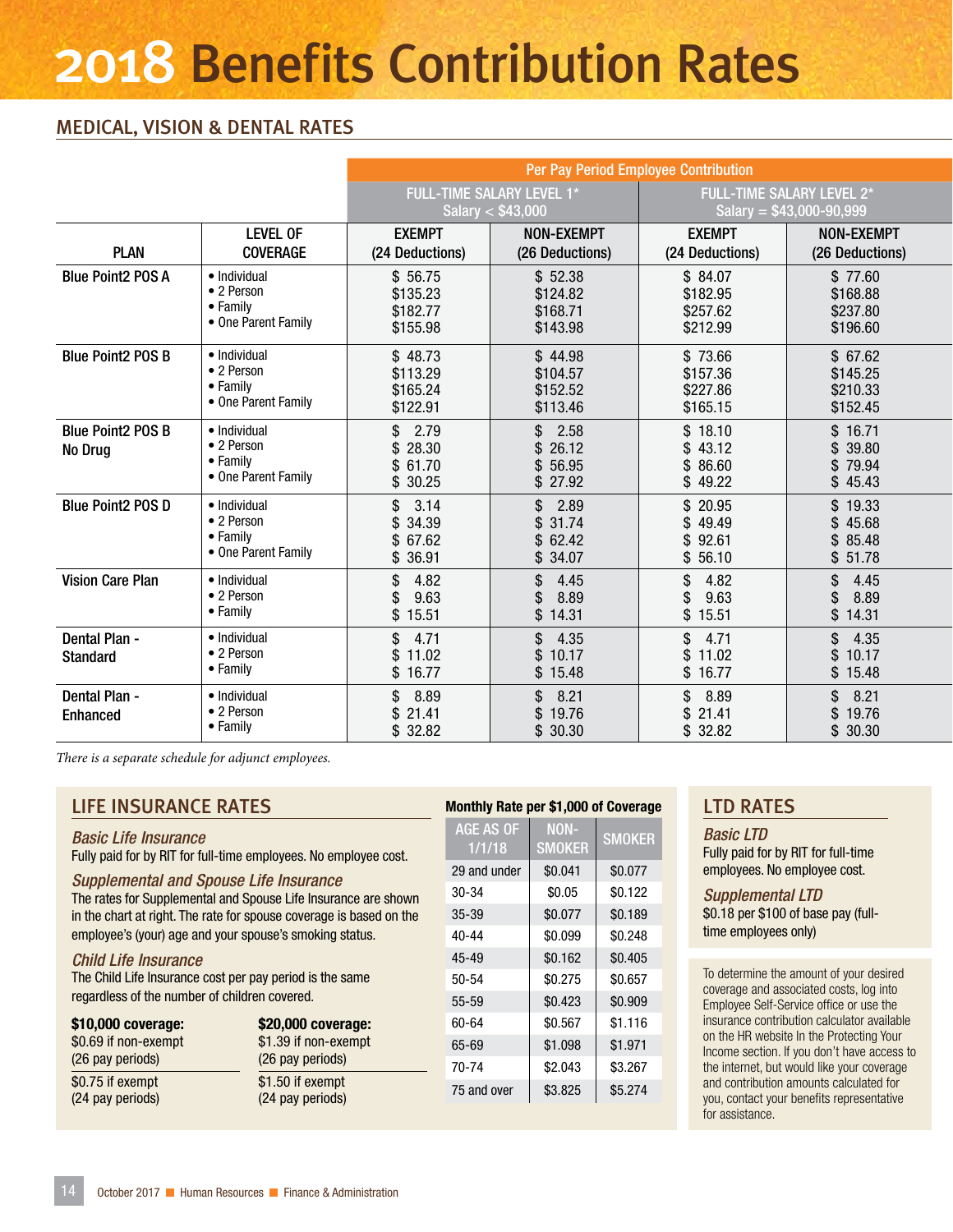Your coverage and contribution amounts for your benefits choices are displayed on the enrollment screens when you log in to Employee Self-Service. Refer to the detailed plan information to determine which plan is right for you.

| Per Pay Period Employee Contribution       |                                      |                                     |                                            |                                     |                                     |  |
|--------------------------------------------|--------------------------------------|-------------------------------------|--------------------------------------------|-------------------------------------|-------------------------------------|--|
| <b>FULL-TIME SALARY LEVEL 3*</b>           |                                      | <b>FULL-TIME SALARY LEVEL 4*</b>    |                                            | <b>PART-TIME</b>                    |                                     |  |
| Salary = $$91,000-135,999$                 |                                      | Salary = $$136,000$                 |                                            | <b>All Salaries</b>                 |                                     |  |
| <b>EXEMPT</b>                              | <b>NON-EXEMPT</b>                    | <b>EXEMPT</b>                       | <b>NON-EXEMPT</b>                          | <b>EXEMPT</b>                       | <b>NON-EXEMPT</b>                   |  |
| (24 Deductions)                            | (26 Deductions)                      | (24 Deductions)                     | (26 Deductions)                            | (24 Deductions)                     | (26 Deductions)                     |  |
| \$98.33                                    | \$90.77                              | \$112.34                            | \$103.69                                   | \$132.31                            | \$122.13                            |  |
| \$206.83                                   | \$190.92                             | \$232.92                            | \$215.00                                   | \$291.59                            | \$269.16                            |  |
| \$287.53                                   | \$265.41                             | \$320.46                            | \$295.81                                   | \$372.66                            | \$343.99                            |  |
| \$240.20                                   | \$221.72                             | \$269.60                            | \$248.86                                   | \$321.64                            | \$296.90                            |  |
| \$86.56                                    | \$79.90                              | \$99.64                             | \$91.98                                    | \$122.46                            | \$113.04                            |  |
| \$178.81                                   | \$165.06                             | \$202.62                            | \$187.03                                   | \$268.36                            | \$247.72                            |  |
| \$254.93                                   | \$235.32                             | \$285.19                            | \$263.25                                   | \$345.71                            | \$319.12                            |  |
| \$185.64                                   | \$171.36                             | \$210.30                            | \$194.12                                   | \$281.37                            | \$259.73                            |  |
| \$26.73                                    | \$24.67                              | \$35.01                             | \$32.32                                    | \$67.36                             | \$62.17                             |  |
| \$54.80                                    | \$50.58                              | \$68.61                             | \$63.33                                    | \$154.22                            | \$142.36                            |  |
| \$104.94                                   | 96.86                                | \$123.05                            | \$113.58                                   | \$204.83                            | \$189.07                            |  |
| \$61.22                                    | \$56.51                              | \$75.97                             | \$70.12                                    | \$169.46                            | \$156.42                            |  |
| \$29.45                                    | \$27.18                              | \$37.64                             | \$34.74                                    | \$47.74                             | \$44.07                             |  |
| \$61.17                                    | \$56.46                              | \$74.93                             | \$69.17                                    | \$159.65                            | \$147.36                            |  |
| \$110.79                                   | \$102.27                             | \$128.80                            | \$118.89                                   | \$210.24                            | \$194.07                            |  |
| \$68.12                                    | \$62.88                              | \$82.83                             | \$76.45                                    | \$174.86                            | \$161.40                            |  |
| 4.82<br>\$<br>9.63<br>\$<br>\$15.51        | 4.45<br>\$<br>8.89<br>\$14.31        | 4.82<br>\$<br>9.63<br>\$<br>\$15.51 | 4.45<br>\$.<br>8.89<br>\$14.31             | 4.82<br>\$<br>9.63<br>\$<br>\$15.51 | 4.45<br>\$<br>8.89<br>\$<br>\$14.31 |  |
| $\mathbf{s}$<br>4.71<br>\$11.02<br>\$16.77 | 4.35<br>\$<br>10.17<br>\$<br>\$15.48 | \$4.71<br>\$11.02<br>\$16.77        | 4.35<br>$\mathbb{S}$<br>\$10.17<br>\$15.48 | \$7.27<br>\$17.01<br>\$25.89        | \$6.71<br>\$15.70<br>\$23.90        |  |
| \$<br>8.89<br>21.41<br>\$<br>\$32.82       | 8.21<br>\$<br>\$19.76<br>\$30.30     | \$8.89<br>\$21.41<br>\$32.82        | 8.21<br>$\mathbb{S}$<br>\$19.76<br>\$30.30 | \$11.45<br>\$27.40<br>\$41.94       | \$10.57<br>\$25.29<br>\$38.71       |  |

#### AD&D INSURANCE RATES

#### *Basic AD&D Insurance*

Fully paid for by RIT for full-time employees. No employee cost.

*Supplemental AD&D Insurance:* \$0.018 per \$1,000 of coverage.

*Spouse AD&D Insurance:* \$0.026 per \$1,000 of coverage.

#### *Child AD&D Insurance*

The Child AD&D Insurance cost per pay period is the same regardless of the number of children covered.

#### \$10,000 coverage:

\$0.12 if non-exempt (26 pay periods) \$0.13 if exempt (24 pay periods)

#### \$20,000 coverage:

\$0.24 if non-exempt (26 pay periods) \$0.26 if exempt (24 pay periods)

#### BENEFLEX ANNUAL MAXIMUMS

*Dependent Day Care Spending Account* \$5,000 (IRS maximum for all employers, per family)

*Health Care Spending Account*  \$2,600 (IRS max for all participants)

#### GROUP LEGAL SERVICES

*Hyatt Legal Plan* \$8.65 per pay period if non-exempt (26 pay periods)

\$9.38 per pay period if exempt (24 pay periods)

*There is a separate schedule for adjunct employees. \*Salary as of 1/1/18 or hire date, if later*

#### IDENTITY THEFT PROTECTION

The following rates are **per person** age 18 or over (\*see note below about children)

*IDENTITY FORCE UltraSecure* \$4.59 per pay period if non-exempt (26 pay periods) \$4.98 per pay period if exempt (24 pay periods)

*IDENTITY FORCE UltraSecure+Credit* \$7.82 per pay period if non-exempt (26 pay periods)

\$8.48 per pay period if exempt (24 pay periods)

*You can cover dependent children age 25 years and younger who live with you under IdentityForce's ChildWatch protection; there is no additional cost to you for this protection, which is specifically designed for minors and young adults. If you prefer, you can elect the same adult coverage you have (UltraSecure or UltraSecure+Credit) for your child who is age 18 to 25 and pay the per person amount indicated above.*